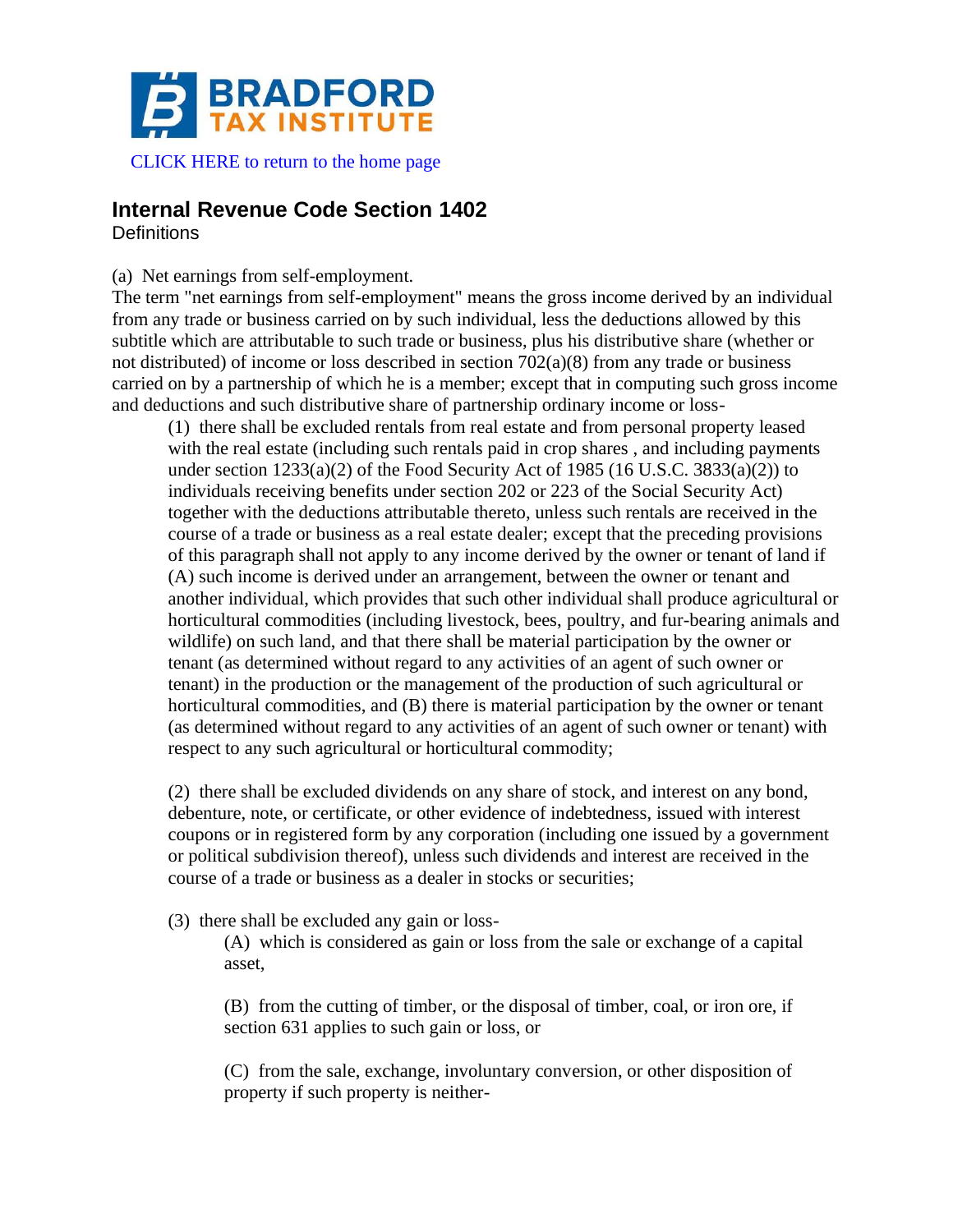(i) stock in trade or other property of a kind which would properly be includible in inventory if on hand at the close of the taxable year, nor

(ii) property held primarily for sale to customers in the ordinary course of the trade or business;

- (4) the deduction for net operating losses provided in section 172 shall not be allowed;
- (5) If-

(A) any of the income derived from a trade or business (other than a trade or business carried on by a partnership) is community income under community property laws applicable to such income, the gross income and deductions attributable to such trade or business shall be treated as the gross income and deductions of the spouse carrying on such trade or business or, if such trade or business is jointly operated, treated as the gross income and deductions of each spouse on the basis of their respective distributive share of the gross income and deductions; and

(B) any portion of a partner's distributive share of the ordinary income or loss from a trade or business carried on by a partnership is community income or loss under the community property laws applicable to such share, all of such distributive share shall be included in computing the net earnings from selfemployment of such partner, and no part of such share shall be taken into account in computing the net earnings from self-employment of the spouse of such partner;

(6) a resident of Puerto Rico shall compute his net earnings from self-employment in the same manner as a citizen of the United States but without regard to section 933;

(7) the deduction for personal exemptions provided in section 151 shall not be allowed;

(8) an individual who is a duly ordained, commissioned, or licensed minister of a church or a member of a religious order shall compute his net earnings from self-employment derived from the performance of service described in subsection (c)(4) without regard to section 107 (relating to rental value of parsonages), section 119 (relating to meals and lodging furnished for the convenience of the employer), and section 911 (relating to citizens or residents of the United States living abroad), but shall not include in such net earnings from self-employment the rental value of any parsonage or any parsonage allowance (whether or not excludable under section 107 ) provided after the individual retires, or any other retirement benefit received by such individual from a church plan (as defined in section 414(e)) after the individual retires;

(9) the exclusion from gross income provided by section 931 shall not apply;

(10) there shall be excluded amounts received by a partner pursuant to a written plan of the partnership, which meets such requirements as are prescribed by the Secretary, and which provides for payments on account of retirement, on a periodic basis, to partners generally or to a class or classes of partners, such payments to continue at least until such partner's death, if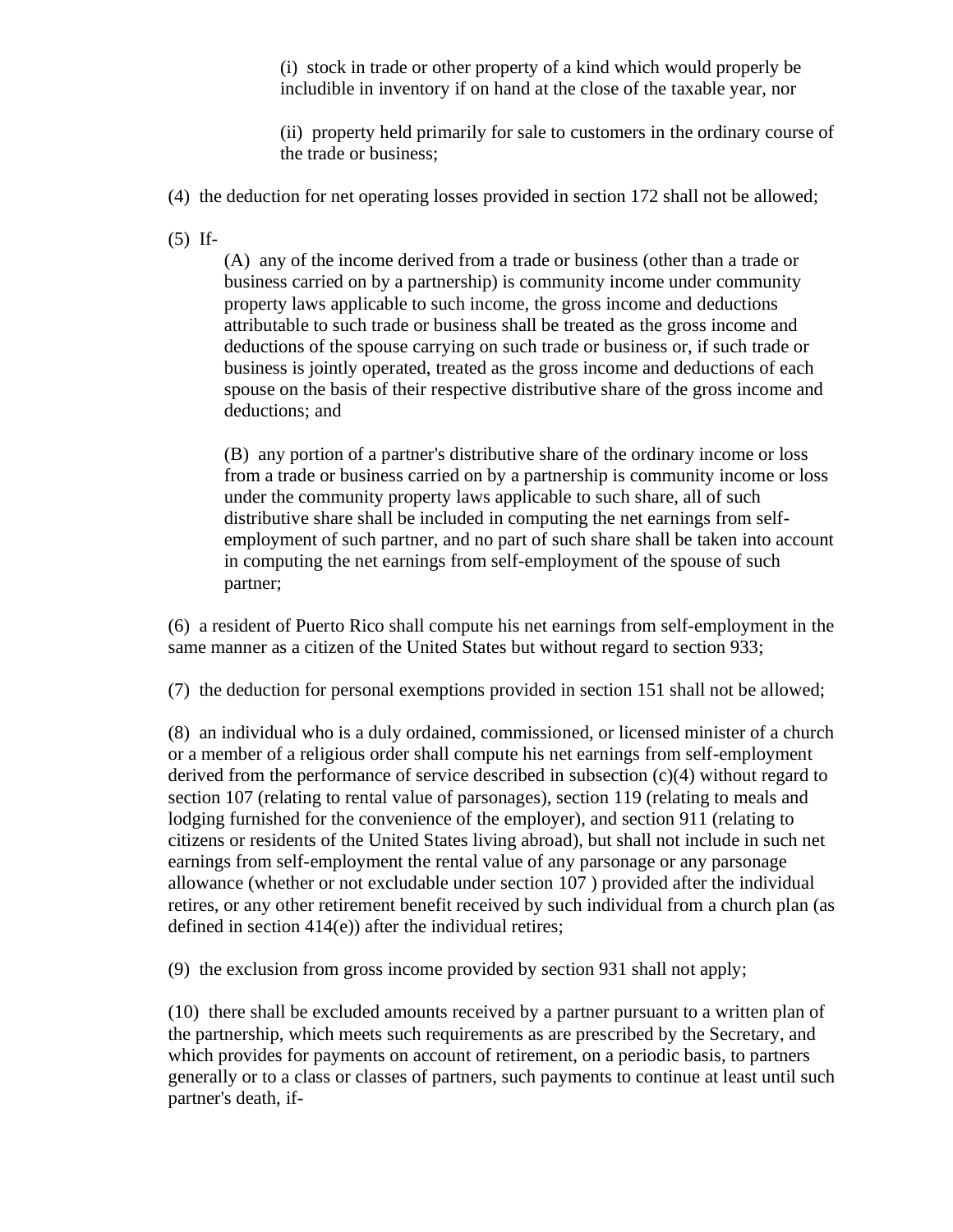(A) such partner rendered no services with respect to any trade or business carried on by such partnership (or its successors) during the taxable year of such partnership (or its successors), ending within or with his taxable year, in which such amounts were received, and

(B) no obligation exists (as of the close of the partnership's taxable year referred to in subparagraph (A)) from the other partners to such partner except with respect to retirement payments under such plan, and

(C) such partner's share, if any, of the capital of the partnership has been paid to him in full before the close of the partnership's taxable year referred to in subparagraph (A);

(11) the exclusion from gross income provided by section  $911(a)(1)$  shall not apply;

(12) in lieu of the deduction provided by section 164(f) (relating to deduction for onehalf of self-employment taxes), there shall be allowed a deduction equal to the product of-

(A) the taxpayer's net earnings from self-employment for the taxable year (determined without regard to this paragraph ), and

(B) one-half of the sum of the rates imposed by subsections (a) and (b) of section 1401 for such year (determined without regard to the rate imposed under paragraph  $(2)$  of section 1401 $(b)$ ;

(13) there shall be excluded the distributive share of any item of income or loss of a limited partner, as such, other than guaranteed payments described in section 707(c) to that partner for services actually rendered to or on behalf of the partnership to the extent that those payments are established to be in the nature of remuneration for those services;

 $(14)$  in the case of church employee income, the special rules of subsection  $(i)(1)$  shall apply;

(15) in the case of a member of an Indian tribe, the special rules of section 7873 (relating to income derived by Indians from exercise of fishing rights) shall apply;

(16) the deduction provided by section 199 shall not be allowed; and

(17) notwithstanding the preceding provisions of this subsection, each spouse's share of income or loss from a qualified joint venture shall be taken into account as provided in section 761(f) in determining net earnings from self-employment of such spouse.

If the taxable year of a partner is different from that of the partnership, the distributive share which he is required to include in computing his net earnings from selfemployment shall be based on the ordinary income or loss of the partnership for any taxable year of the partnership ending within or with his taxable year. In the case of any trade or business which is carried on by an individual or by a partnership and in which, if such trade or business were carried on exclusively by employees, the major portion of the services would constitute agricultural labor as defined in section 3121(g)-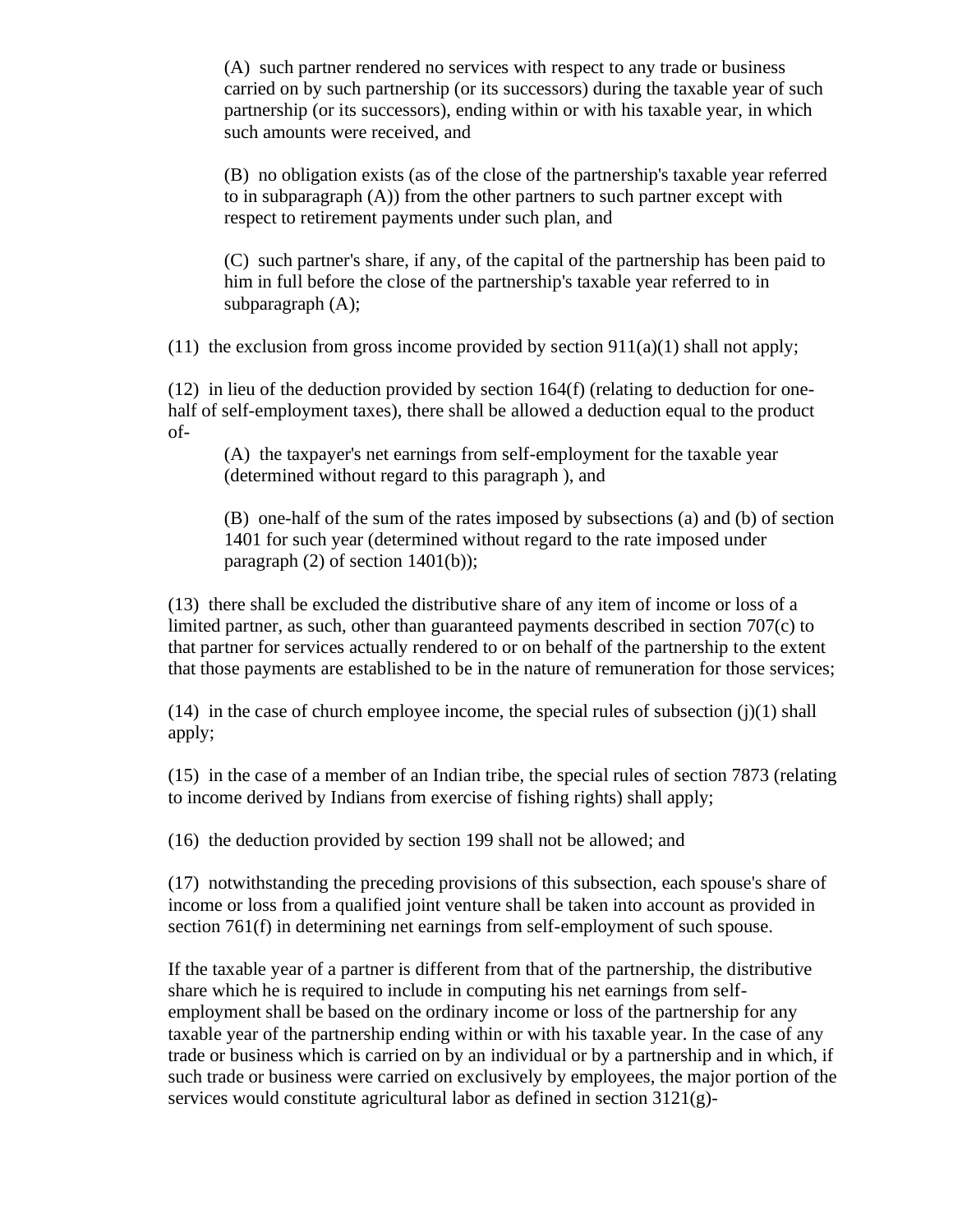(i) in the case of an individual, if the gross income derived by him from such trade or business is not more than the upper limit, the net earnings from selfemployment derived by him from such trade or business may, at his option, be deemed to be 66⅔ percent of such gross income; or

(ii) in the case of an individual, if the gross income derived by him from such trade or business is more than the upper limit and the net earnings from selfemployment derived by him from such trade or business (computed under this subsection without regard to this sentence) are less than the lower limit, the net earnings from self-employment derived by him from such trade or business may, at his option, be deemed to be the lower limit; and

(iii) in the case of a member of a partnership, if his distributive share of the gross income of the partnership derived from such trade or business (after such gross income has been reduced by the sum of all payments to which section 707(c) applies) is not more than the upper limit, his distributive share of income described in section  $702(a)(8)$  derived from such trade or business may, at his option, be deemed to be an amount equal to 66  $\frac{2}{3}$  percent of his distributive share of such gross income (after such gross income has been so reduced); or (iv) in the case of a member of a partnership, if his distributive share of the gross income of the partnership derived from such trade or business (after such gross income has been reduced by the sum of all payments to which section 707(c) applies) is more than the upper limit and his distributive share (whether or not distributed) of income described in section  $702(a)(8)$  derived from such trade or business (computed under this subsection without regard to this sentence) is less than the lower limit, his distributive share of income described in section 702(a)(8) derived from such trade or business may, at his option, be deemed to be the lower limit.

For purposes of the preceding sentence, gross income means-

(v) in the case of any such trade or business in which the income is computed under a cash receipts and disbursements method, the gross receipts from such trade or business reduced by the cost or other basis of property which was purchased and sold in carrying on such trade or business, adjusted (after such reduction) in accordance with the provisions of paragraphs (1) through (7) and paragraph (9) of this subsection ; and

(vi) in the case of any such trade or business in which the income is computed under an accrual method, the gross income from such trade or business, adjusted in accordance with the provisions of paragraphs  $(1)$  through  $(7)$  and paragraph  $(9)$ of this subsection ;

and, for purposes of such sentence, if an individual (including a member of a partnership) derives gross income from more than one such trade or business, such gross income (including his distributive share of the gross income of any partnership derived from any such trade or business) shall be deemed to have been derived from one trade or business.

The preceding sentence and clauses (i) through (iv) of the second preceding sentence shall also apply in the case of any trade or business (other than a trade or business specified in such second preceding sentence) which is carried on by an individual who is self-employed on a regular basis as defined in subsection (h), or by a partnership of which an individual is a member on a regular basis as defined in subsection (h), but only if such individual's net earnings from self-employment as determined without regard to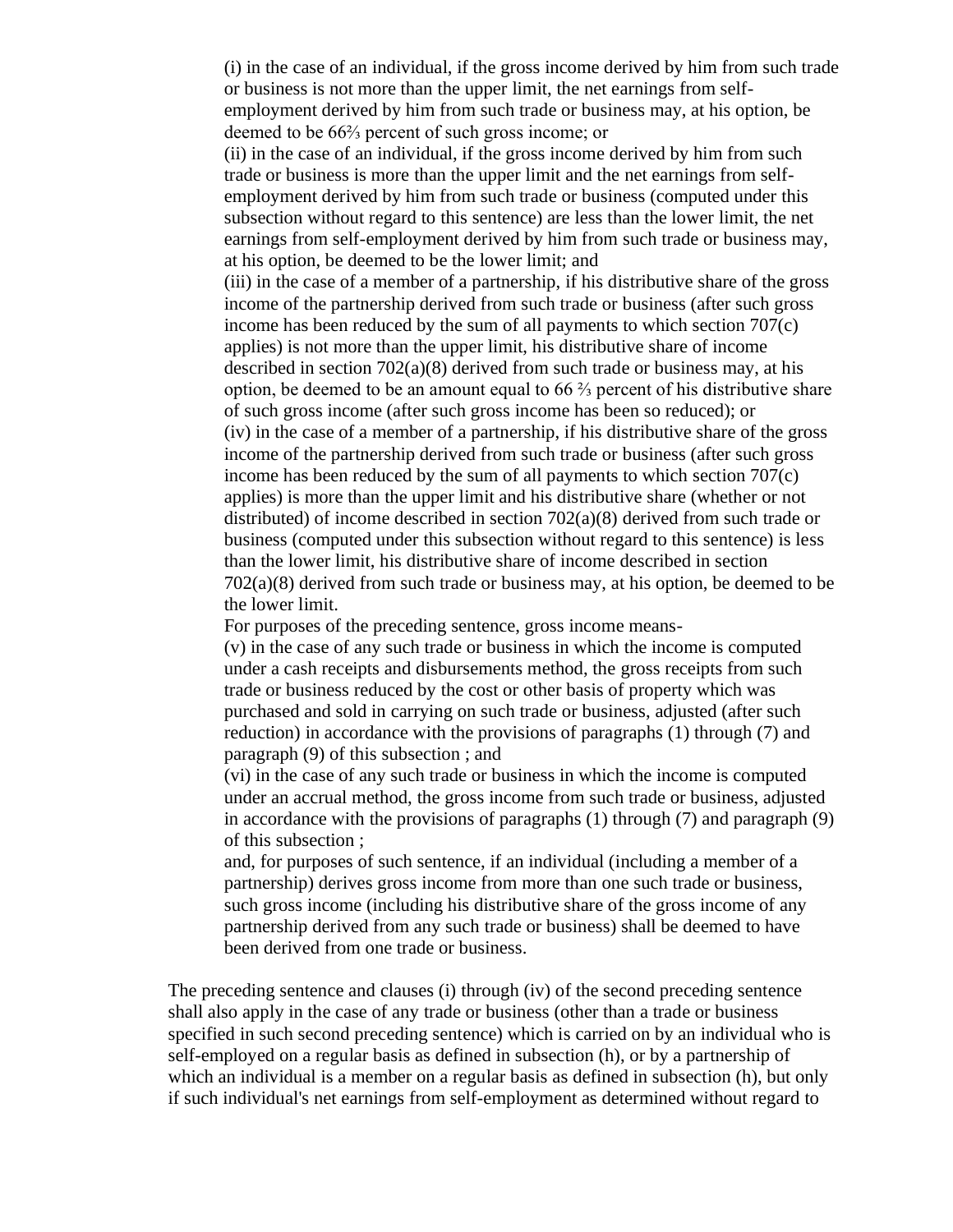this sentence in the taxable year are less than the lower limit and less than 66  $\frac{2}{3}$  percent of the sum (in such taxable year) of such individual's gross income derived from all trades or businesses carried on by him and his distributive share of the income or loss from all trades or businesses carried on by all the partnerships of which he is a member; except that this sentence shall not apply to more than 5 taxable years in the case of any individual, and in no case in which an individual elects to determine the amount of his net earnings from self-employment for a taxable year under the provisions of the two preceding sentences with respect to a trade or business to which the second preceding sentence applies and with respect to a trade or business to which this sentence applies shall such net earnings for such year exceed the lower limit.

# (b) Self-employment income.

The term "self-employment income" means the net earnings from self-employment derived by an individual (other than a nonresident alien individual, except as provided by an agreement under section 233 of the Social Security Act) during any taxable year; except that such term shall not include-

(1) in the case of the tax imposed by section 1401(a), that part of the net earnings from self-employment which is in excess of (i) an amount equal to the contribution and benefit base (as determined under section 230 of the Social Security Act) which is effective for the calendar year in which such taxable year begins, minus (ii) the amount of the wages paid to such individual during such taxable years; or

(2) the net earnings from self-employment, if such net earnings for the taxable year are less than \$400.

For purposes of paragraph (1), the term "wages" (A) includes such remuneration paid to an employee for services included under an agreement entered into pursuant to the provisions of section 3121(l) (relating to coverage of citizens of the United States who are employees of foreign affiliates of American employers), as would be wages under section 3121(a) if such services constituted employment under section 3121(b), and (B) includes compensation which is subject to the tax imposed by section 3201 or 3211 . An individual who is not a citizen of the United States but who is a resident of the Commonwealth of Puerto Rico, the Virgin Islands, Guam, or American Samoa shall not, for purposes of this chapter be considered to be a nonresident alien individual. In the case of church employee income, the special rules of subsection (j)(2) shall apply for purposes of paragraph  $(2)$ .

# (c) Trade or business.

The term "trade or business", when used with reference to self-employment income or net earnings from self-employment, shall have the same meaning as when used in section 162 (relating to trade or business expenses), except that such term shall not include-

(1) the performance of the functions of a public office, other than the functions of a public office of a State or a political subdivision thereof with respect to fees received in any period in which the functions are performed in a position compensated solely on a fee basis and in which such functions are not covered under an agreement entered into by such State and the Commissioner of Social Security pursuant to section 218 of the Social Security Act;

(2) the performance of service by an individual as an employee, other than-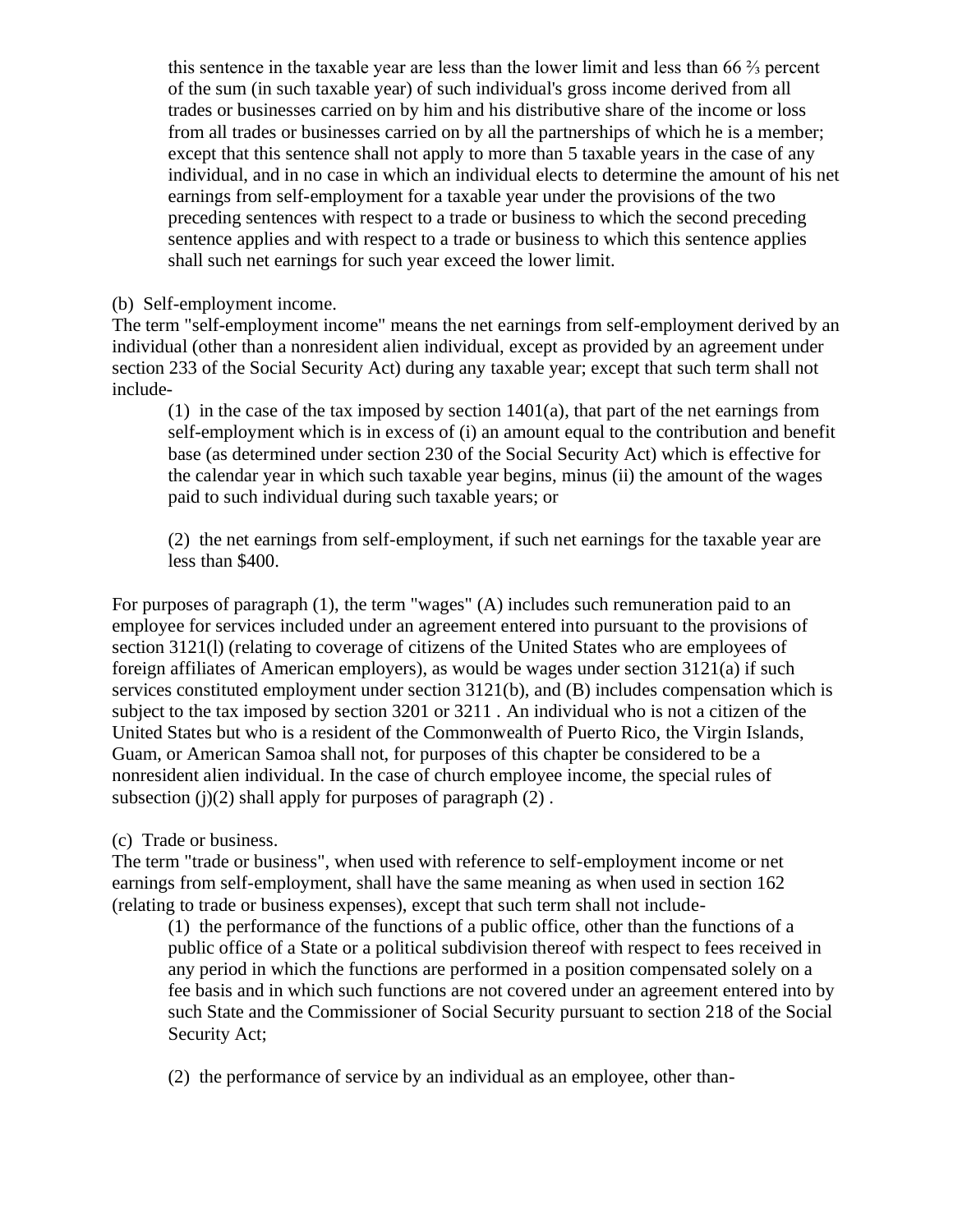(A) service described in section  $3121(b)(14)(B)$  performed by an individual who has attained the age of 18,

(B) service described in section 3121(b)(16),

(C) service described in section  $3121(b)(11)$ ,  $(12)$ , or  $(15)$  performed in the United States (as defined in section 3121(e)(2)) by a citizen of the United States, except service which constitutes "employment" under section 3121(y),

(D) service described in paragraph (4) of this subsection,

(E) service performed by an individual as an employee of a State or a political subdivision thereof in a position compensated solely on a fee basis with respect to fees received in any period in which such service is not covered under an agreement entered into by such State and the Commissioner of Social Security pursuant to section 218 of the Social Security Act,

(F) service described in section 3121(b)(20) , and

(G) service described in section  $3121(b)(8)(B)$ ;

(3) the performance of service by an individual as an employee or employee representative as defined in section 3231;

(4) the performance of service by a duly ordained, commissioned, or licensed minister of a church in the exercise of his ministry or by a member of a religious order in the exercise of duties required by such order;

(5) the performance of service by an individual in the exercise of his profession as a Christian Science practitioner; or

(6) the performance of service by an individual during the period for which an exemption under subsection  $(g)$  is effective with respect to him.

The provisions of paragraph (4) or (5) shall not apply to service (other than service performed by a member of a religious order who has taken a vow of poverty as a member of such order) performed by an individual unless an exemption under subsection (e) is effective with respect to him.

### (d) Employee and wages.

The term "employee" and the term "wages" shall have the same meaning as when used in chapter 21 (sec. 3101 and following, relating to Federal Insurance Contributions Act).

(e) Ministers, members of religious orders, and Christian Science practitioners.

(1) Exemption.

Subject to paragraph (2), any individual who is (A) a duly ordained, commissioned, or licensed minister of a church or a member of a religious order (other than a member of a religious order who has taken a vow of poverty as a member of such order) or (B) a Christian Science practitioner, upon filing an application (in such form and manner, and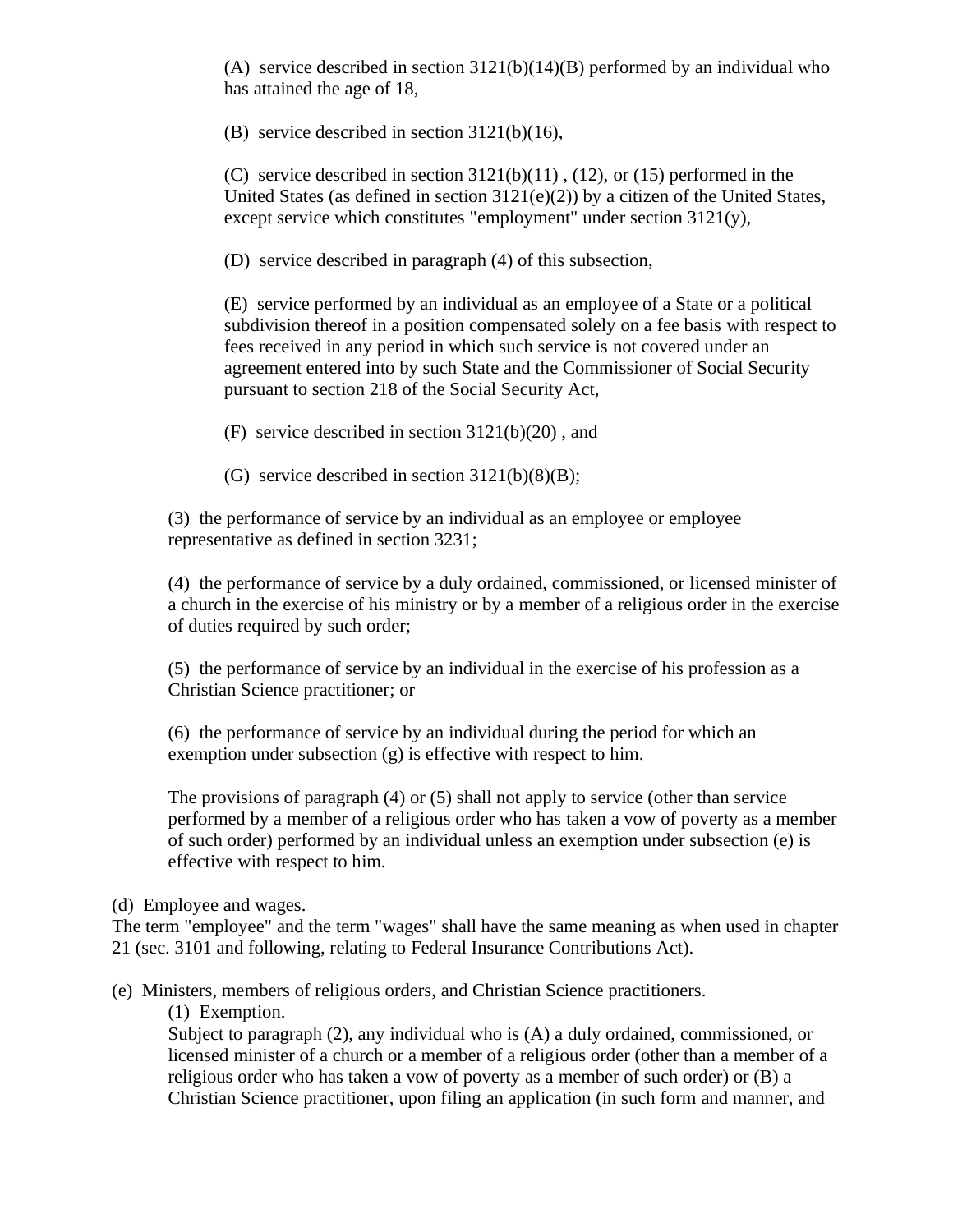with such official, as may be prescribed by regulations made under this chapter) together with a statement that either he is conscientiously opposed to, or because of religious principles he is opposed to, the acceptance (with respect to services performed by him as such minister, member, or practitioner) of any public insurance which makes payments in the event of death, disability, old age, or retirement or makes payments toward the cost of, or provides services for, medical care (including the benefits of any insurance system established by the Social Security Act) and, in the case of an individual described in subparagraph (A), that he has informed the ordaining, commissioning, or licensing body of the church or order that he is opposed to such insurance, shall receive an exemption from the tax imposed by this chapter with respect to services performed by him as such minister, member, or practitioner. Notwithstanding the preceding sentence, an exemption may not be granted to an individual under this subsection if he had filed an effective waiver certificate under this section as it was in effect before its amendment in 1967.

## (2) Verification of application.

The Secretary may approve an application for an exemption filed pursuant to paragraph (1) only if the Secretary has verified that the individual applying for the exemption is aware of the grounds on which the individual may receive an exemption pursuant to this subsection and that the individual seeks exemption on such grounds. The Secretary (or the Commissioner of Social Security under an agreement with the Secretary) shall make such verification by such means as prescribed in regulations.

# (3) Time for filing application.

Any individual who desires to file an application pursuant to paragraph (1) must file such application on or before the due date of the return (including any extension thereof) for the second taxable year for which he has net earnings from self-employment (computed without regard to subsections  $(c)(4)$  and  $(c)(5)$  of \$400 or more, any part of which was derived from the performance of service described in subsection  $(c)(4)$  or  $(c)(5)$ .

### (4) Effective date of exemption.

An exemption received by an individual pursuant to this subsection shall be effective for the first taxable year for which he has net earnings from self-employment (computed without regard to subsection  $(c)(4)$  and  $(c)(5)$  of \$400 or more, any part of which was derived from the performance of service described in subsection  $(c)(4)$  or  $(c)(5)$ , and for all succeeding taxable years. An exemption received pursuant to this subsection shall be irrevocable.

# (f) Partner's taxable year ending as the result of death.

In computing a partner's net earnings from self-employment for his taxable year which ends as a result of his death (but only if such taxable year ends within, and not with, the taxable year of the partnership), there shall be included so much of the deceased partner's distributive share of the partnership's ordinary income or loss for the partnership taxable year as is not attributable to an interest in the partnership during any period beginning on or after the first day of the first calendar month following the month in which such partner died. For purposes of this subsection-

(1) in determining the portion of the distributive share which is attributable to any period specified in the preceding sentence, the ordinary income or loss of the partnership shall be treated as having been realized or sustained ratably over the partnership taxable year; and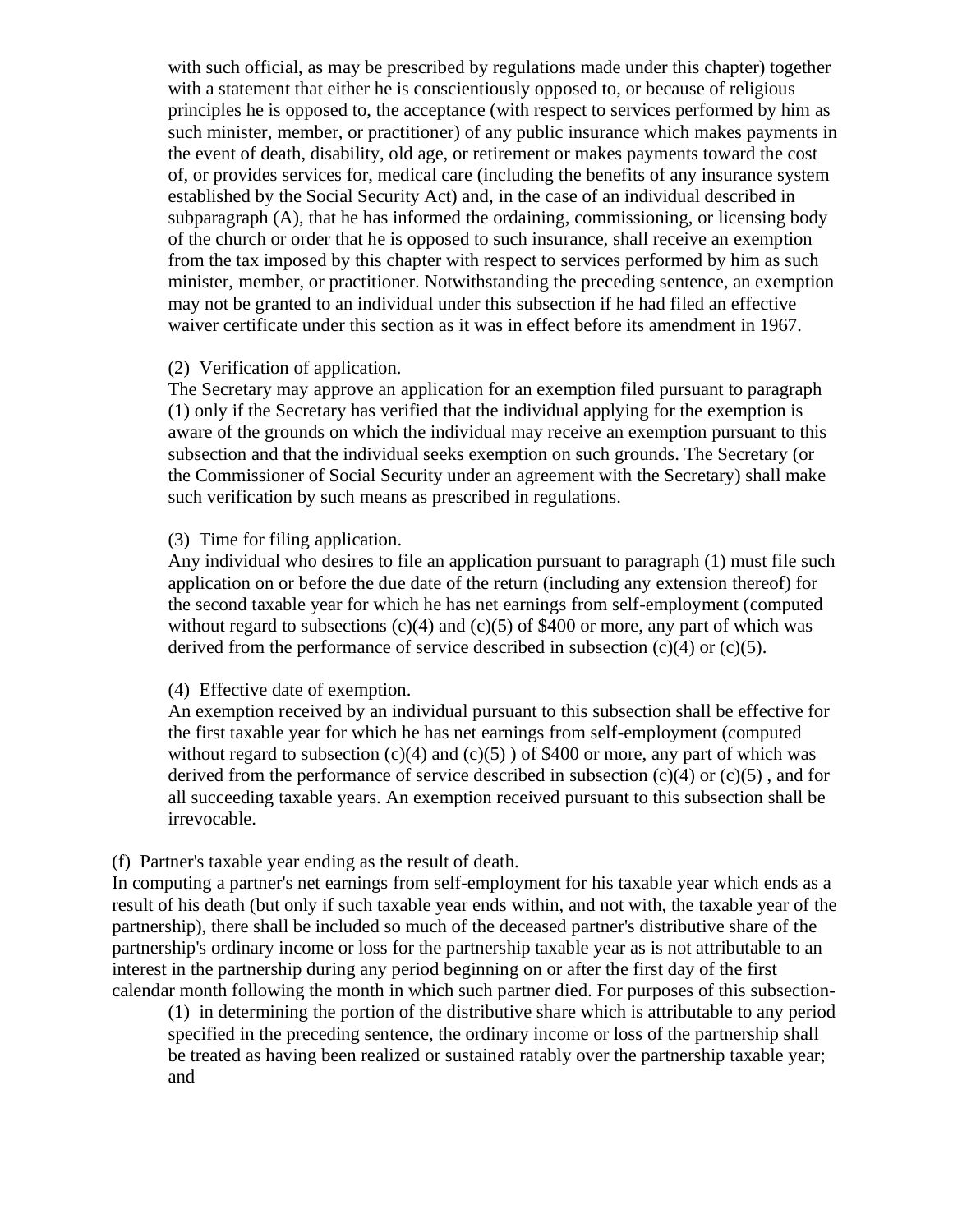(2) the term "deceased partner's distributive share" includes the share of his estate or of any other person succeeding, by reason of his death, to rights with respect to his partnership interest.

(g) Members of certain religious faiths.

(1) Exemption.

Any individual may file an application (in such form and manner, and with such official, as may be prescribed by regulations under this chapter) for an exemption from the tax imposed by this chapter if he is a member of a recognized religious sect or division thereof and is an adherent of established tenets or teachings of such sect or division by reason of which he is conscientiously opposed to acceptance of the benefits of any private or public insurance which makes payments in the event of death, disability, old-age, or retirement or makes payments toward the cost of, or provides services for, medical care (including the benefits of any insurance system established by the Social Security Act). Such exemption may be granted only if the application contains or is accompanied by-

(A) such evidence of such individual's membership in, and adherence to the tenets or teachings of, the sect or division thereof as the Secretary may require for purposes of determining such individual's compliance with the preceding sentence, and

(B) his waiver of all benefits and other payments under titles II and XVIII of the Social Security Act on the basis of his wages and self-employment income as well as all such benefits and other payments to him on the basis of the wages and selfemployment income of any other person,

and only if the Commissioner of Social Security finds that- (C) such sect or division thereof has the established tenets or teachings referred to in the preceding sentence,

(D) it is the practice, and has been for a period of time which he deems to be substantial, for members of such sect or division thereof to make provision for their dependent members which in his judgment is reasonable in view of their general level of living, and

(E) such sect or division thereof has been in existence at all times since December 31, 1950.

An exemption may not be granted to any individual if any benefit or other payment referred to in subparagraph (B) became payable (or, but for section 203 or 222(b) of the Social Security Act, would have become payable) at or before the time of the filing of such waiver.

(2) Period for which exemption effective.

An exemption granted to any individual pursuant to this subsection shall apply with respect to all taxable years beginning after December 31, 1950, except that such exemption shall not apply for any taxable year-

(A) beginning (i) before the taxable year in which such individual first met the requirements of the first sentence of paragraph (1), or (ii) before the time as of which the Commissioner of Social Security finds that the sect or division thereof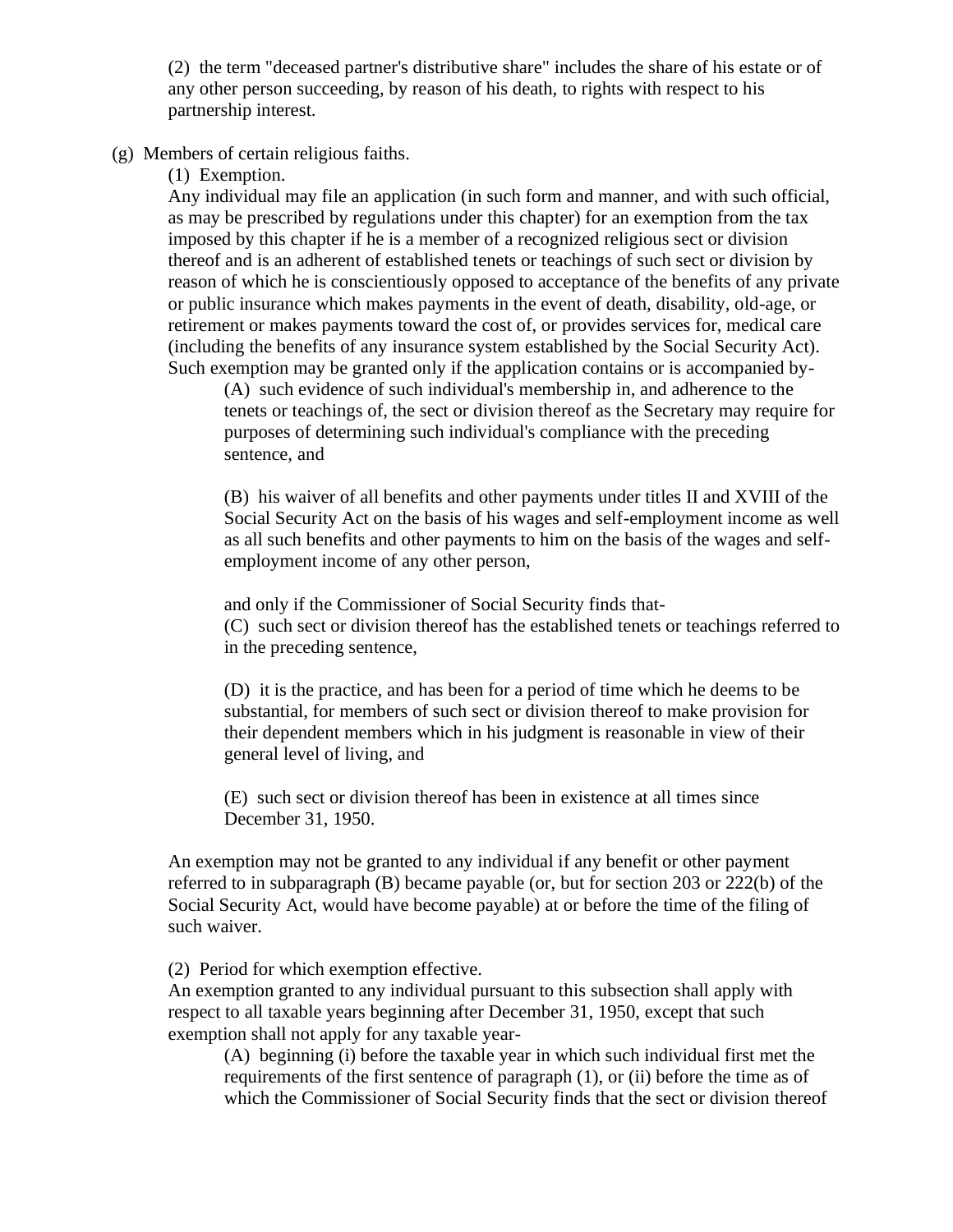of which such individual is a member met the requirements of subparagraphs (C) and (D) , or

(B) ending (i) after the time such individual ceases to meet the requirements of the first sentence of paragraph  $(1)$ , or  $(ii)$  after the time as of which the Commissioner of Social Security finds that the sect or division thereof of which he is a member ceases to meet the requirements of subparagraph (C) or (D) .

(3) Subsection to apply to certain church employees.

This subsection shall apply with respect to services which are described in subparagraph (B) of section 3121(b)(8) (and are not described in subparagraph (A) of such section).

(h) Regular basis.

An individual shall be deemed to be self-employed on a regular basis in a taxable year, or to be a member of a partnership on a regular basis in such year, if he had net earnings from selfemployment, as defined in the first sentence of subsection (a), of not less than \$400 in at least two of the three consecutive taxable years immediately preceding such taxable year from trades or businesses carried on by such individual or such partnership.

(i) Special rules for options and commodities dealers.

(1) In general.

Notwithstanding subsection  $(a)(3)(A)$ , in determining the net earnings from selfemployment of any options dealer or commodities dealer, there shall not be excluded any gain or loss (in the normal course of the taxpayer's activity of dealing in or trading section 1256 contracts) from section 1256 contracts or property related to such contracts.

(2) Definitions.

For purposes of this subsection-

(A) Options dealer. The term "options dealer" has the meaning given such term by section  $1256(g)(8)$ .

(B) Commodities dealer. The term "commodities dealer" means a person who is actively engaged in trading section 1256 contracts and is registered with a domestic board of trade which is designated as a contract market by the Commodities Futures Trading Commission.

(C) Section 1256 contracts. The term "section 1256 contract" has the meaning given to such term by section 1256(b).

# (j) Special rules for certain church employee income.

(1) Computation of net earnings.

In applying subsection (a)-

(A) church employee income shall not be reduced by any deduction;

(B) church employee income and deductions attributable to such income shall not be taken into account in determining the amount of other net earnings from selfemployment.

(2) Computation of self-employment income.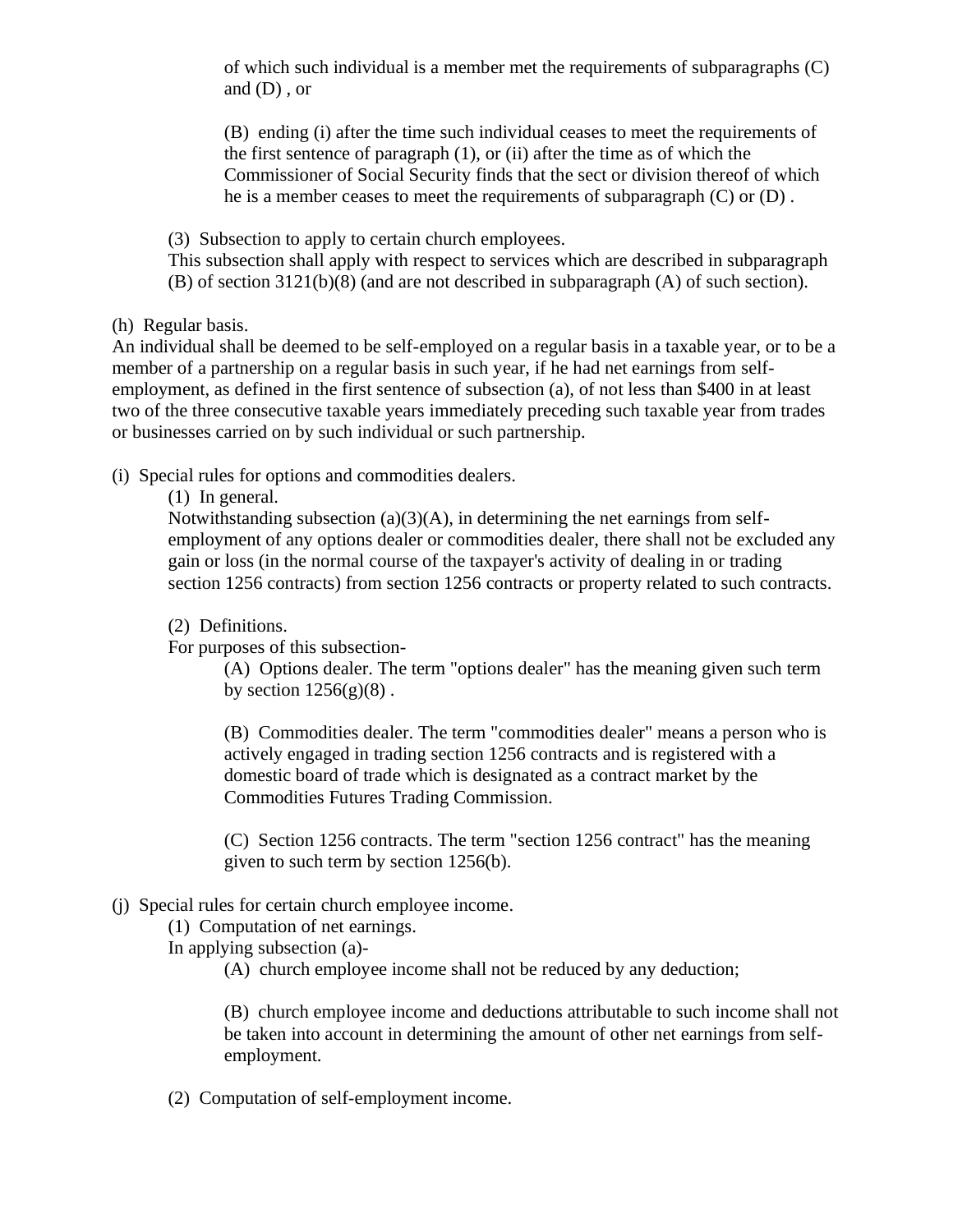(A) Separate application of subsection  $(b)(2)$ . Paragraph  $(2)$  of subsection  $(b)$ shall be applied separately-

(i) to church employee income, and

(ii) to other net earnings from self-employment.

(B) \$100 floor. In applying paragraph (2) of subsection (b) to church employee income, "\$100" shall be substituted for "\$400".

(3) Coordination with subsection  $(a)(12)$ .

Paragraph (1) shall not apply to any amount allowable as a deduction under subsection (a)(12), and paragraph (1) shall be applied before determining the amount so allowable.

(4) Church employee income defined.

For purposes of this section, the term "church employee income" means gross income for services which are described in section  $3121(b)(8)(B)$  (and are not described in section  $3121(b)(8)(A)).$ 

(k) Codification of treatment of certain termination payments received by former insurance salesmen.

Nothing in subsection (a) shall be construed as including in the net earnings from selfemployment of an individual any amount received during the taxable year from an insurance company on account of services performed by such individual as an insurance salesman for such company if-

(1) such amount is received after termination of such individual's agreement to perform such services for such company,

(2) such individual performs no services for such company after such termination and before the close of such taxable year,

(3) such individual enters into a covenant not to compete against such company which applies to at least the 1-year period beginning on the date of such termination, and

(4) the amount of such payment-

(A) depends primarily on policies sold by or credited to the account of such individual during the last year of such agreement or the extent to which such policies remain in force for some period after such termination, or both, and

(B) does not depend to any extent on length of service or overall earnings from services performed for such company (without regard to whether eligibility for payment depends on length of service).

(l) Upper and lower limits.

For purposes of subsection (a)-

(1) Lower limit.

The lower limit for any taxable year is the sum of the amounts required under section 213(d) of the Social Security Act for a quarter of coverage in effect with respect to each calendar quarter ending with or within such taxable year.